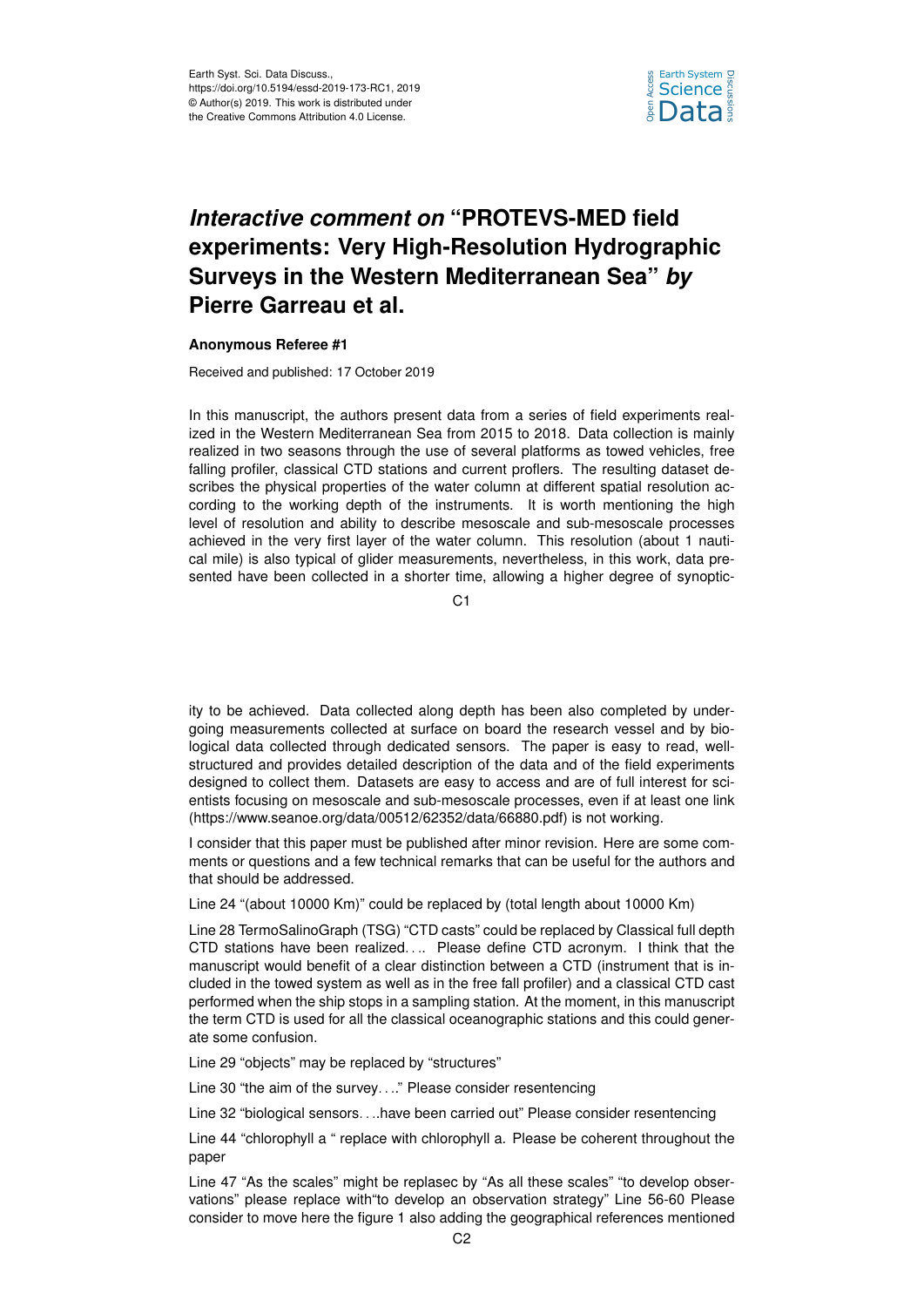in the text (up to section 3). I would also move to the very first lines the name of the study area. Line 57 "depths under" maybe "below"

Paragraph 2.1 Please consider to add a figure showing the Mediterranean Sea and the oceanographic features described in this paragraph, as well as the location of the study area. Please add a description of the deep layer properties, or alternatively rename the paragraph to focus on surface and intermediate circulation and main water masses

Line 101 "patchy ocean" maybe "patchy ocean areas"

Line 106 show

Line 112 because of

Line 121 high resolution in situ data by glider have also been compared to the new generation salinity products by SMOS satellite as in "Aulicino, G.; Cotroneo, Y.; Olmedo, E.; Cesarano, C.; Fusco, G.; Budillon, G. In Situ and Satellite Sea Surface Salinity in the Algerian Basin Observed through ABACUS Glider Measurements and BEC SMOS Regional Products. Remote Sens. 2019, 11, 1361".

Line 129 What you mean with "turning radius"? Is the ability to change direction?

Line 146 The parenthesis includes both oceanographic features that are described in the dataset and basins. Probably listing just one of the categories would be better.

Line 148 "weddies" have not been defined before

Line 155 "rapidcast" not mentioned or described before please add a description at lines 127-140 as for SeaSoar or MVP

Line 158 "CTD casts" maybe "classical CTD stations"

Line 160 "Shom" replace with "SHOM"

Line 165-166 Consider removing the inner parenthesis. i.e. "– VMADCP –"

Line 192-195 NBF and NC have already been defined, please use the acronyms

C3

Line 204 ". . .to a strong Mistral gust, part of the cruise. . .."

Line 212 "lagrangian"

Line 217 "Finite Singular Lyapunov Exponents" consider adding a reference

Line 244 "given" or "giving"?

Line 280 (latitude and longitude)

Line 292 "Shom" should be SHOM. Please check throughout the entire manuscript

Line 294 in the case. . ..which is the more common"

Line 298 "SBE 35's" maybe "SBE 3's"?

Line 319 "available for data" maybe "available for each dataset"

Line 320 "consists in" maybe "consists in the" "sensor" should be sensors"

Line 325 Are the gridded profiles averaged along depth only? The term gridded may confuse the reader

Line 340 What you mean with "higher temporal resolution"? Please clarify. If the float is enveloped in a structure it would provide longer observations in time.

5. Overiew of the observations As stated in the introduction, here a limited number of sample analysis of the collected data are offered to the reader. Please consider adding a sentence at the beginning of the chapter that clarify this.

Line 356 "When deployed"

Line 376 "frequently show"

Line 379 "CTD casts" should be "classical CTD stations"

Line 379-381 Please add the position of these casts on figure

Figure 3 Please consider splitting this figure in order to obtain an hgher definition for